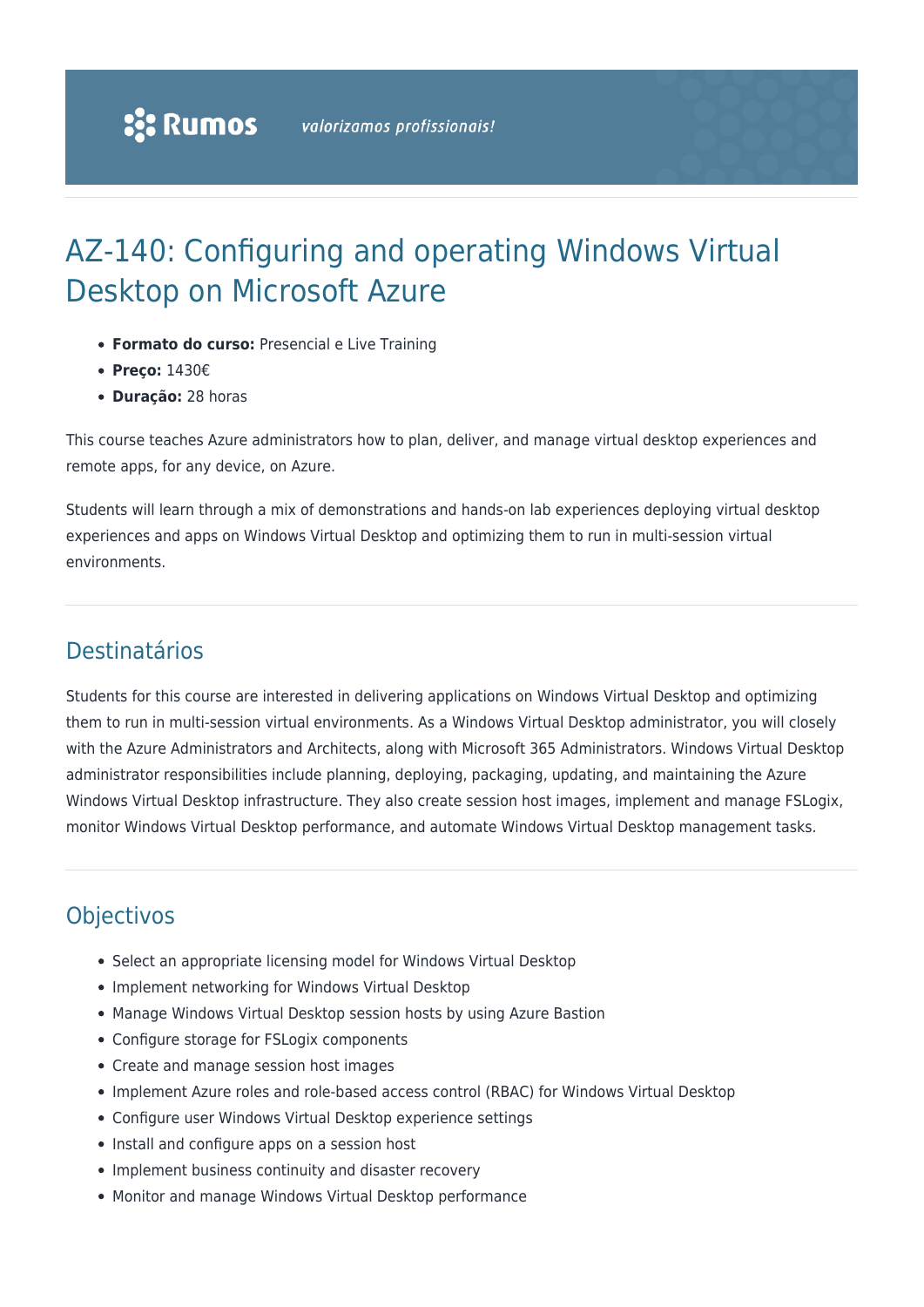## Programa

### **Plan a Windows Virtual Desktop Architecture**

In this module, you will learn how to assess existing physical and virtual desktop environments, plan and configure name resolution for Active Directory (AD) and Azure Active Directory Domain Services (Azure AD DS), and plan for Windows Virtual Desktop client deployments.

Lessons

- Windows Virtual Desktop Architecture
- Design the WVD architecture
- Design for user identities and profiles

#### Labs:

- Prepare for deployment of Azure Windows Virtual Desktop (Azure AD DS)
- Prepare for deployment of Azure Windows Virtual Desktop (AD DS)

After completing this module, students will be able to:

- Understand Windows Virtual Desktop Components
- Understand personal and pooled desktops
- Recommend an operating system for a WVD implementation
- Plan a host pools architecture

### **Implement a WVD Infrastructure**

In this module, you will learn how to manage connectivity to the internet and on-premises networks, create a host pool by using the Azure portal, deploy host pools and hosts by using Azure Resource Manager templates, apply OS and application updates to a running WVD host, and create a master image.

#### Lessons

- Implement and manage networking for WVD
- Implement and manage storage for WVD
- Create and configure host pools and session hosts
- Create and manage session host image

#### Labs:

- Create and configure host pools and session hosts (Azure AD DS)
- Deploy host pools and session hosts by using the Azure portal (AD DS)
- Implement and manage storage for WVD (Azure AD DS)
- Deploy host pools and hosts by using Azure Resource Manager templates
- Deploy and manage host pools and hosts by using PowerShell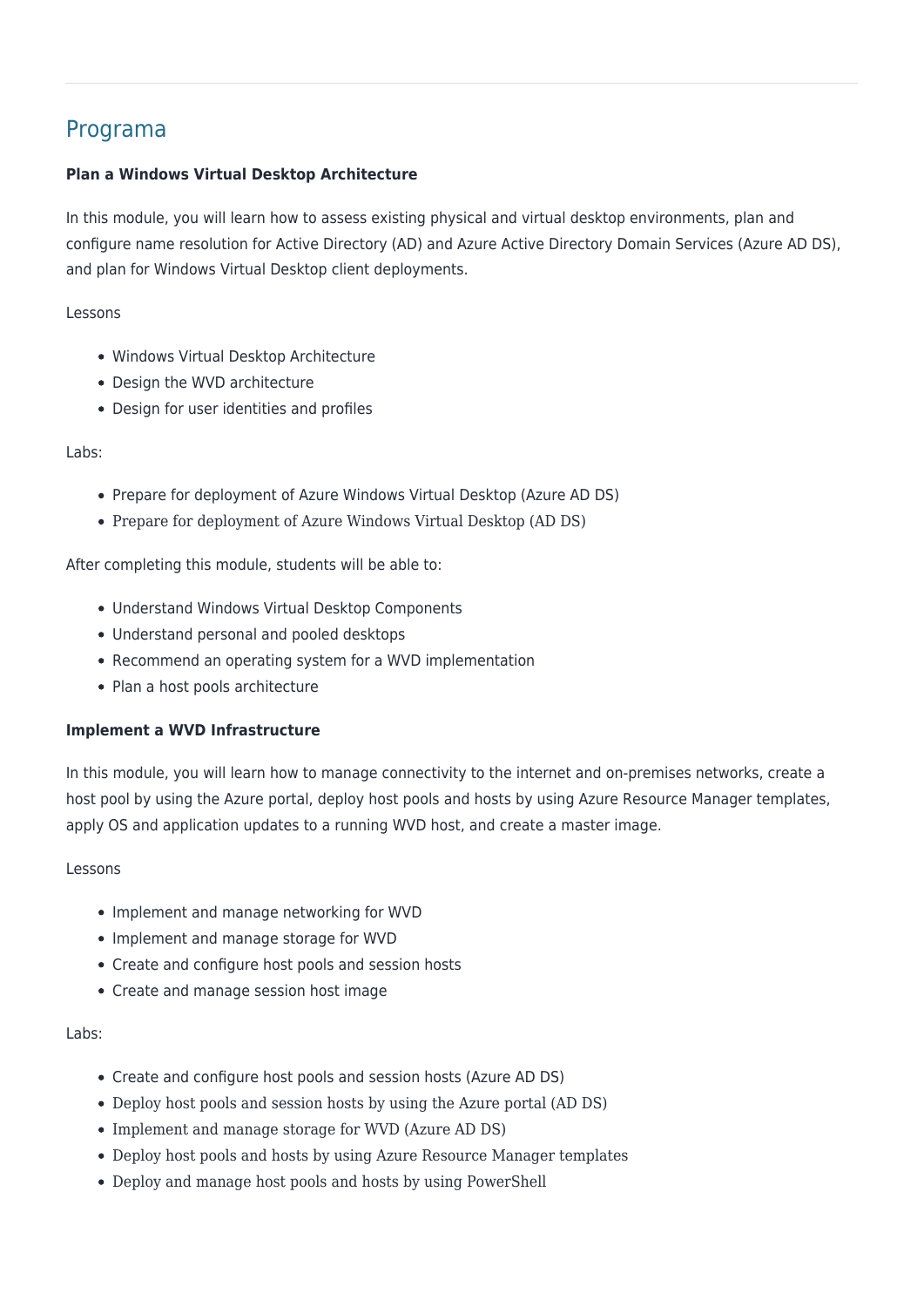After completing this module, students will be able to:

- Implement Azure virtual network connectivity
- Manage connectivity to the internet and on-premises networks
- Understanding Windows Virtual Desktop network connectivity
- Configure WVD session hosts using Azure Bastion
- Configure storage for FSLogix components
- Configure disks and file shares
- Modify a session host image
- Create and use a Shared Image Gallery (SIG)

#### **Manage Access and Security**

In this module, you will learn how to plan and implement Azure roles and RBAC for WVD, implement Conditional Access policies for connections, plan and implement MFA, and manage security by using Azure Security Center.

#### Lessons

- Manage access
- Manage security

Lab: Configure Conditional Access policies for connections to WVD (AD DS)

After completing this module, students will be able to:

- Manage local roles, groups and rights assignment on WVD session hosts.
- Configure user restrictions by using AD group policies and Azure AD policies
- Understand Conditional Access policy components
- Prepare for Azure Active Directory (Azure AD)-based Conditional Access for Windows Virtual Desktop
- Implement Azure AD-based Conditional Access for Windows Virtual Desktop

#### **Manage User Environments and Apps**

In this module, you will learn how to plan for FSLogix, install FSLogix, configure Cloud Cache, deploy an application as a RemoteApp, and implement and manage OneDrive for Business for a multi-session environment.

#### Lessons

- Implement and manage FSLogix
- Configure user experience settings
- Install and configure apps on a session host

#### Labs:

- Windows Virtual Desktop profile management (Azure AD DS)
- Windows Virtual Desktop profile management (AD DS)
- Windows Virtual Desktop application packaging (AD DS)

After completing this module, students will be able to: